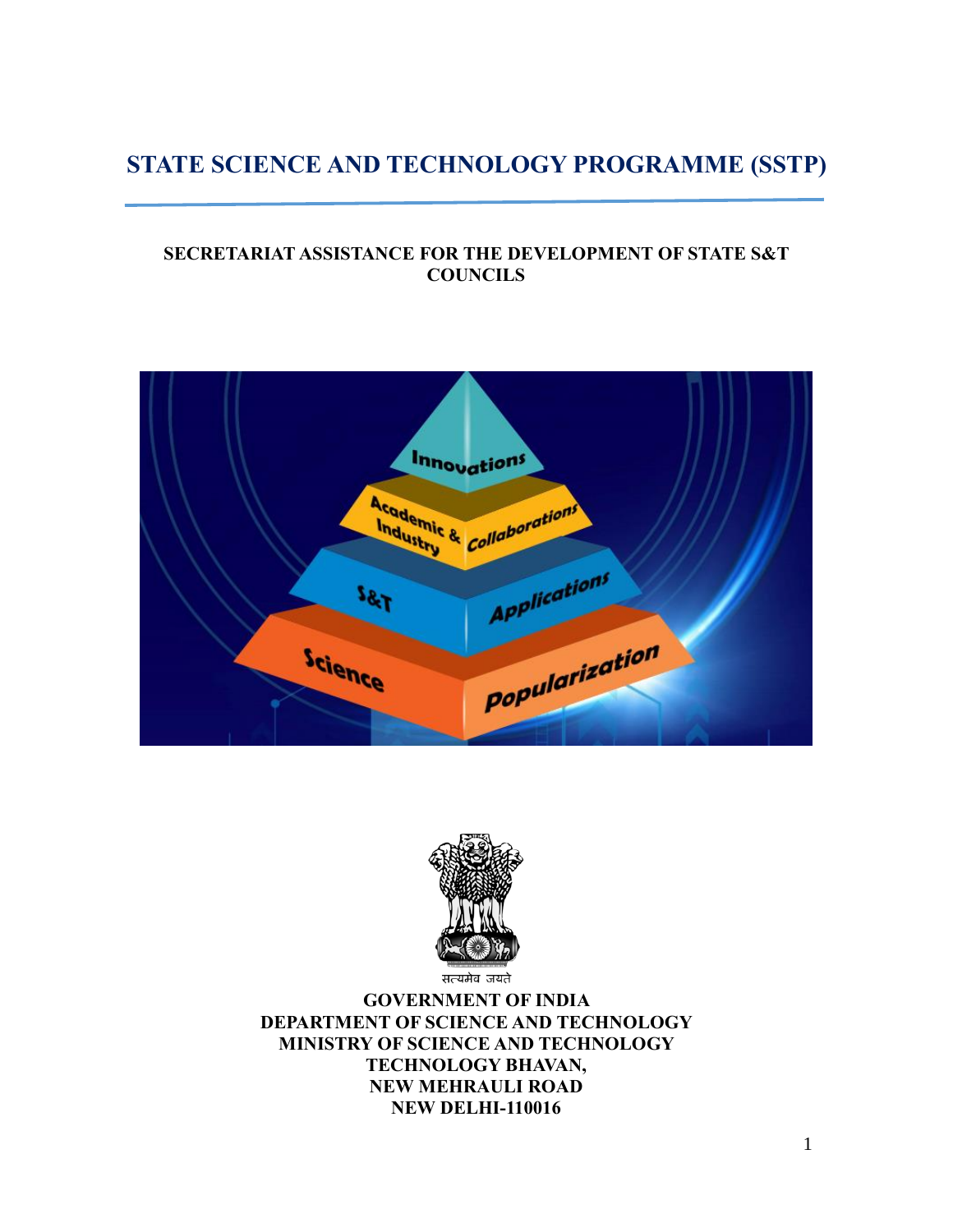#### **FORMAT OF PROPOSAL SUBMISSION FOR THE FINANCIAL YEAR 2021- \_\_**

#### **SUMMARY SHEET**

1.Name of the State: 2.Name of the State S&T Council: 3.Address of the S&T Council: City: PIN: Email: Phone (O): Website:

4.Name of Chief Administrative Authority : Designation: Email: Mobile Number: Phone (O):

5.Name of Nodal Chief Executive Officer: Designation: Email: Mobile Number: Phone (O):

6.Year of Establishment of State S&T Council:

7.Vision of State S&T Council to catalyze State level Science, Technology and Innovation (STI) Ecosystem.

8.Mission of State S&T Council:

9.Objectives of State S&T Council:

| <b>Particulars</b>                                 | 18 | 19 | 20 | FY 2016- FY 2017- FY 2018- FY 2019- FY 2020-21 |
|----------------------------------------------------|----|----|----|------------------------------------------------|
| Total State S&T Plan Outlay                        |    |    |    |                                                |
| Total Outlay for S&T Programmes/<br><b>Schemes</b> |    |    |    |                                                |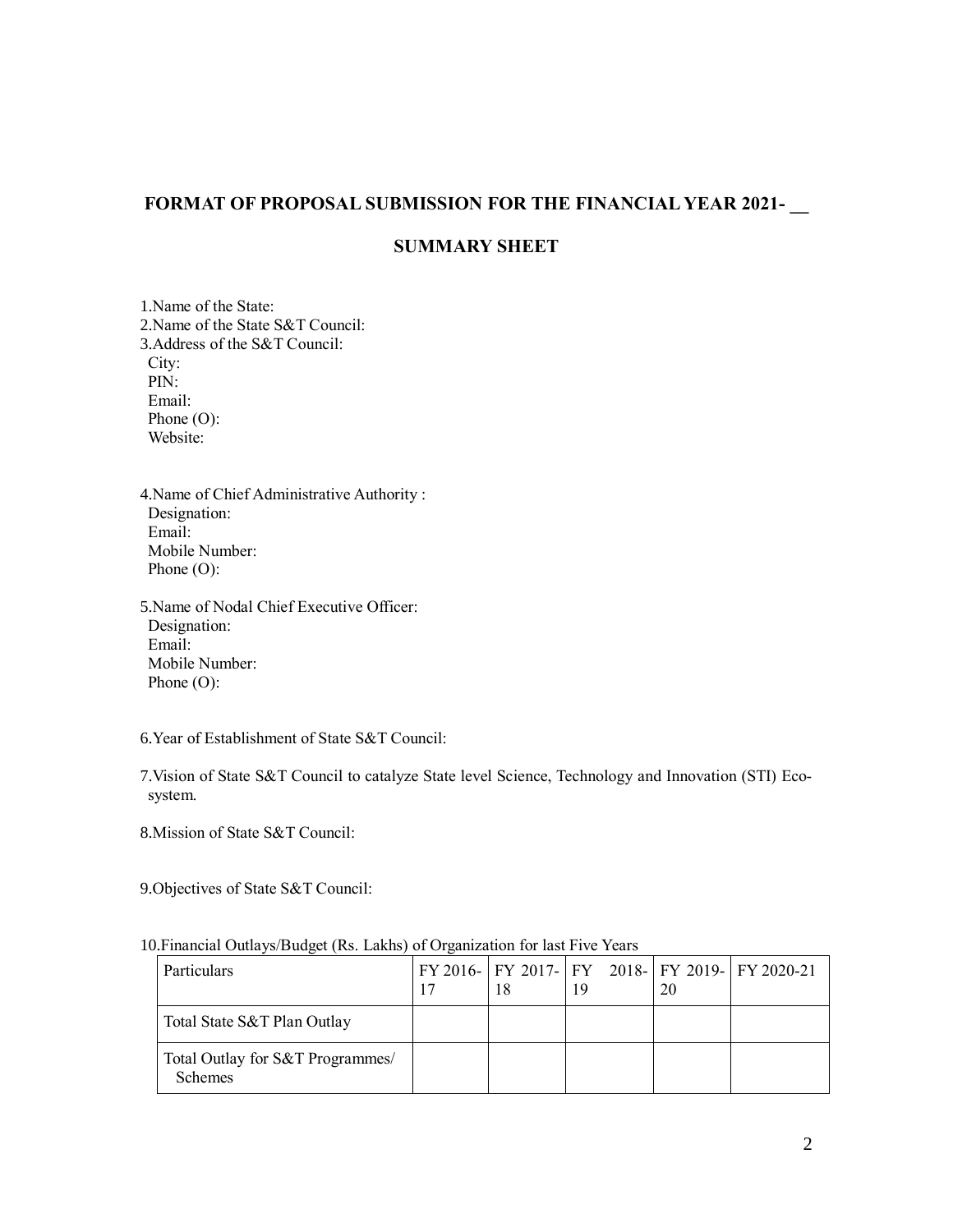| Total Outlay for Manpower Salary<br>Component                       |  |  |  |
|---------------------------------------------------------------------|--|--|--|
| State's share of total outlay<br>for manpower salary compo-<br>nent |  |  |  |
| Share of other Ministry/Depart-<br>$\overline{ii}$<br>ment, if any  |  |  |  |

11.Budget Proposed for Supporting S&T Secretariat from Department of Science and Technology (DST), Government of India for current financial year

Budget Mobilization from other sources (other Ministry/ Departments/Agency)

12.Documents to be Enclosed:

| • Copy of State Government Notification                 | Yes | No. |
|---------------------------------------------------------|-----|-----|
| • Organogram of State S&T Council                       | Yes | No  |
| • Composition of Governing Body                         | Yes | No  |
| • Composition of Executive Body                         | Yes | No  |
| Composition of State S&T Council (Details of employees) | Yes | No  |
| Audited Statement of Expenditure for Last Five Years    | Yes | Nο  |

13.State Authority Approving the Proposal and Budget:

Name: Designation: Reference No: Date:

Signature of Proposer:

Name: Designation: Date: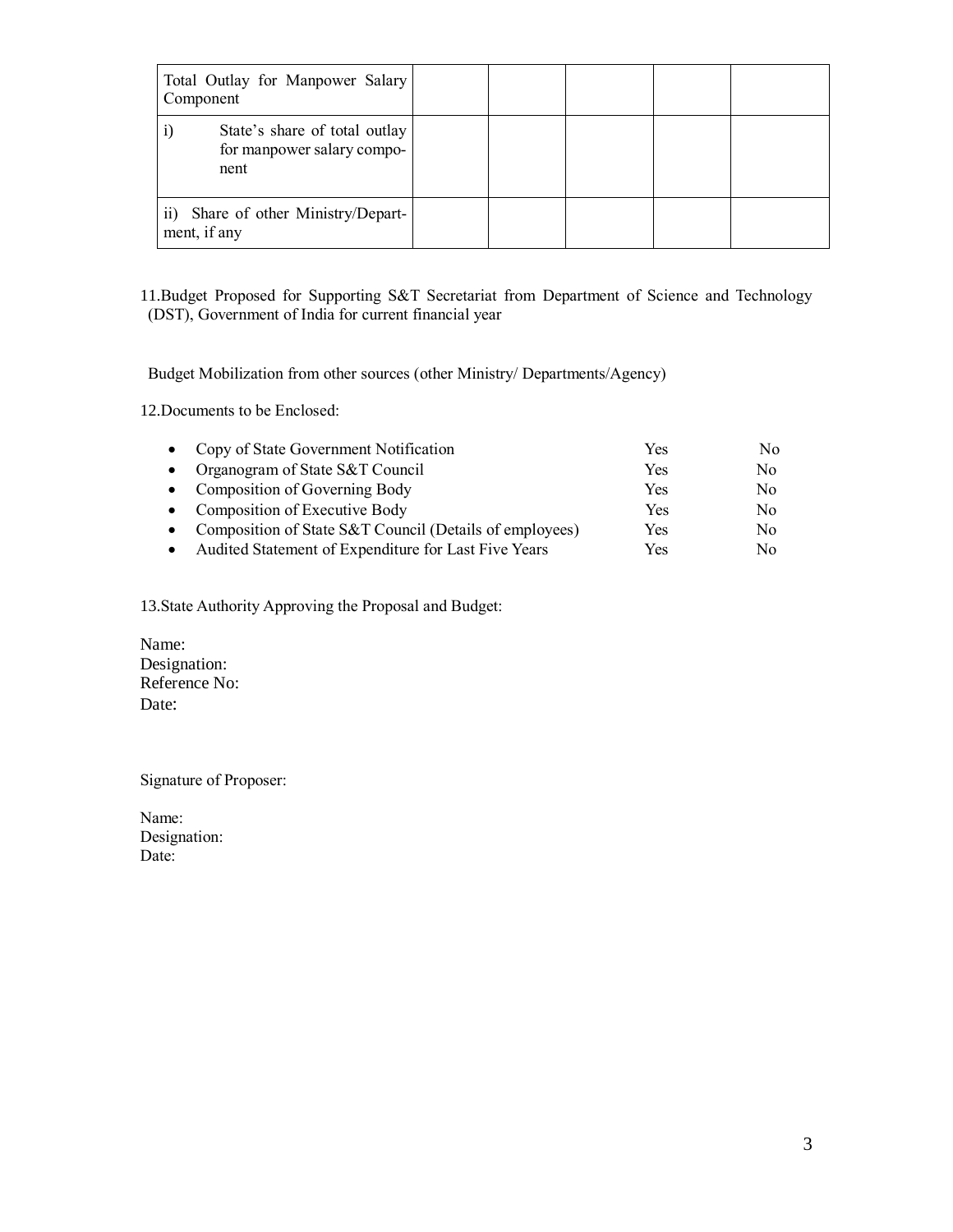#### **PART - I OF PROPOSAL**

- 1. Role of State S&T Council in catalyzing Science Technology and Innovation (STI) Ecosystem in State (250words)
- 2. Methodology Adopted to Attain the Goal to Catalyze STI in State
- 3. State Prioritized Sustainable Development Goals (SDGs)
- 4. Programmes /Schemes undertaken since Establishment of S&T Council (please fill Annexure I)
- 5. Proposed Programmes /Schemes of State S&T Council to be undertaken during Current Financial Cycle (2021-26)

| S.No | Title of the Pro-<br>gramme/Scheme<br>(please provide<br>acronym if any) | Pro-<br>gramme/Scheme<br>Summary | Duration of<br>the<br>Scheme/Pro-<br>gramme<br>(Start Date<br>and Com-<br>pletion<br>Date) | Nodal Of-<br>ficer<br>(Name, Des-<br>ignation,<br>Contact No) | Other associ-<br>ated Human<br>Resource | Delivera-<br>bles | Budget |
|------|--------------------------------------------------------------------------|----------------------------------|--------------------------------------------------------------------------------------------|---------------------------------------------------------------|-----------------------------------------|-------------------|--------|
|      |                                                                          |                                  |                                                                                            |                                                               |                                         |                   |        |
|      |                                                                          |                                  |                                                                                            |                                                               |                                         |                   |        |
|      |                                                                          |                                  |                                                                                            |                                                               |                                         |                   |        |
|      |                                                                          |                                  |                                                                                            |                                                               |                                         |                   |        |
|      |                                                                          |                                  |                                                                                            |                                                               |                                         |                   |        |

6. Experts /Specialists associated with the Programme/Schemes:

| S. No. | Name | Designation | Institution (Full Ad-<br>dress) | Central/State |
|--------|------|-------------|---------------------------------|---------------|
| 1.     |      |             |                                 |               |
| 2.     |      |             |                                 |               |
| 3.     |      |             |                                 |               |

#### 7. Sources/Allocation of Funds:

(Rs. in Lakh)

| N<br>$\Omega$ . | Sl. Sources/Al Budget<br>locations<br>of Funds | Head           | FY.<br>2016-17 | FY.<br>$2017 -$<br>18 | FY.<br>$ 2018-19$ | FY 2019-<br>20 | $ $ FY<br>2020-<br>21 | Current<br>Financial  <br>Year | Re-<br>marks |
|-----------------|------------------------------------------------|----------------|----------------|-----------------------|-------------------|----------------|-----------------------|--------------------------------|--------------|
|                 | Share of<br>State S&T                          | Recur-<br>ring |                |                       |                   |                |                       |                                |              |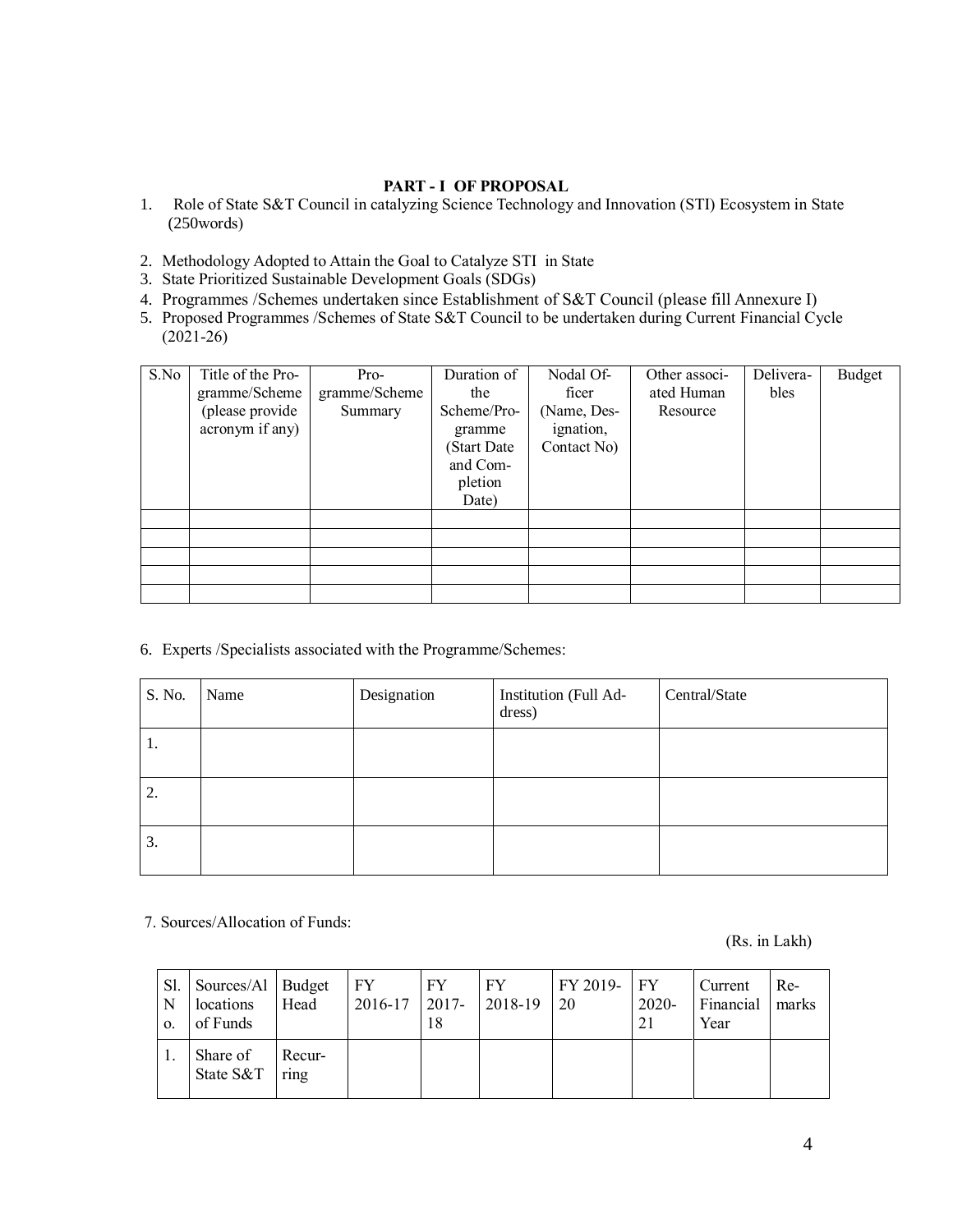|                | Coun-<br>cil/Organi-<br>zation<br>(Expendi-<br>ture/Pro-<br>posed<br>budget)                                | Non Re-<br>curring<br>Sub-To-<br>tal |  |  |  |  |
|----------------|-------------------------------------------------------------------------------------------------------------|--------------------------------------|--|--|--|--|
| $\overline{2}$ | Share of<br>DST, GoI                                                                                        | Recur-<br>ring                       |  |  |  |  |
|                | (Expendi-<br>ture/Pro-<br>posed<br>budget)                                                                  | Non Re-<br>curring                   |  |  |  |  |
|                |                                                                                                             | Sub-To-<br>tal                       |  |  |  |  |
| 3.             | Other<br>Sources<br>(Ministry,<br>Depart-<br>ment,<br>Agency)<br>(Expendi-<br>ture/Pro-<br>posed<br>budget) | Recur-<br>ring                       |  |  |  |  |
|                |                                                                                                             | Non Re-<br>curring                   |  |  |  |  |
|                |                                                                                                             | Sub-To-<br>tal                       |  |  |  |  |
|                | Total                                                                                                       | (Sub-To-<br>tal<br>$1+2+3$           |  |  |  |  |

8. Coordinated Programmes/ Individual Projects undertaken by the State S&T Council (list to be enclosed as Annexure II)

| Sr<br>N<br>0. | Coordi-<br>nated<br>Pro-<br>grammes<br>$/$ Indi-<br>vidual<br>Projects | FY<br>2016-17 | FY<br>2017-18 | FY 2018-<br>19 | FY 2019-<br>20 | FY 2020-<br>21 | Current<br>Financial<br>Year | Remarks |
|---------------|------------------------------------------------------------------------|---------------|---------------|----------------|----------------|----------------|------------------------------|---------|
| 1.            | $(a)$ No.<br>of Coor-<br>dinated<br>Pro-<br>grammes                    |               |               |                |                |                |                              |         |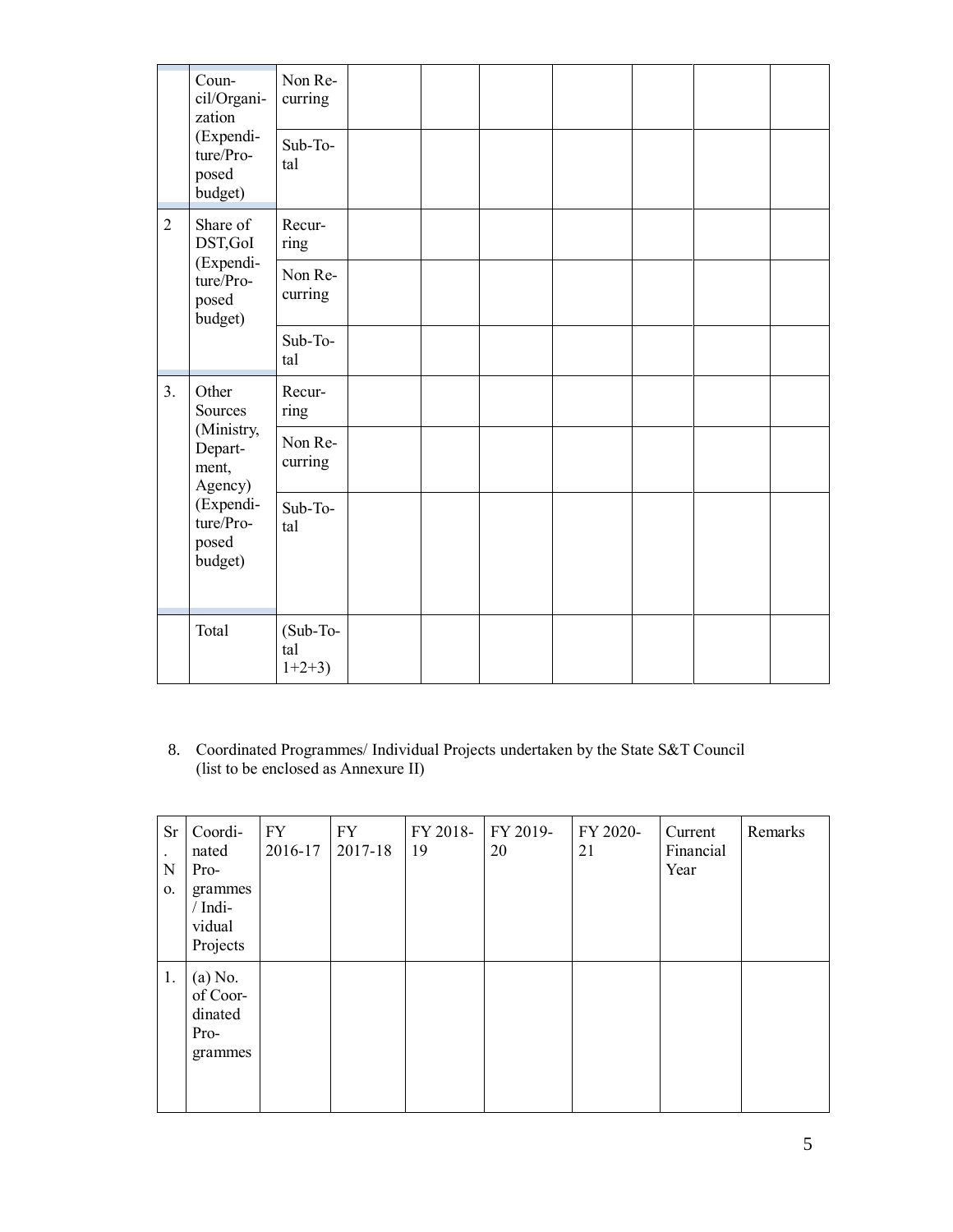|    | (b) No.<br>of pro-<br>jects un-<br>der Co-<br>ordi-<br>nated<br>Pro-<br>grammes                                          |  |  |  |  |
|----|--------------------------------------------------------------------------------------------------------------------------|--|--|--|--|
|    | (c) Total<br>expendi-<br>ture/<br>Proposed<br>budget<br>for Co-<br>ordi-<br>nated<br>pro-<br>grammes<br>(Rs. in<br>Lakh) |  |  |  |  |
| 2. | (a) No.<br>of indi-<br>vidual<br>Projects                                                                                |  |  |  |  |
|    | (b) Total<br>expendi-<br>ture/<br>proposed<br>budget<br>for indi-<br>vidual<br>projects<br>(Rs. in<br>Lakh)              |  |  |  |  |

9. List of Projects Funded in the State to Academic, R&D Institutes and Voluntary Organizations by the State S&T Councils in last 5 years including Budget Allocation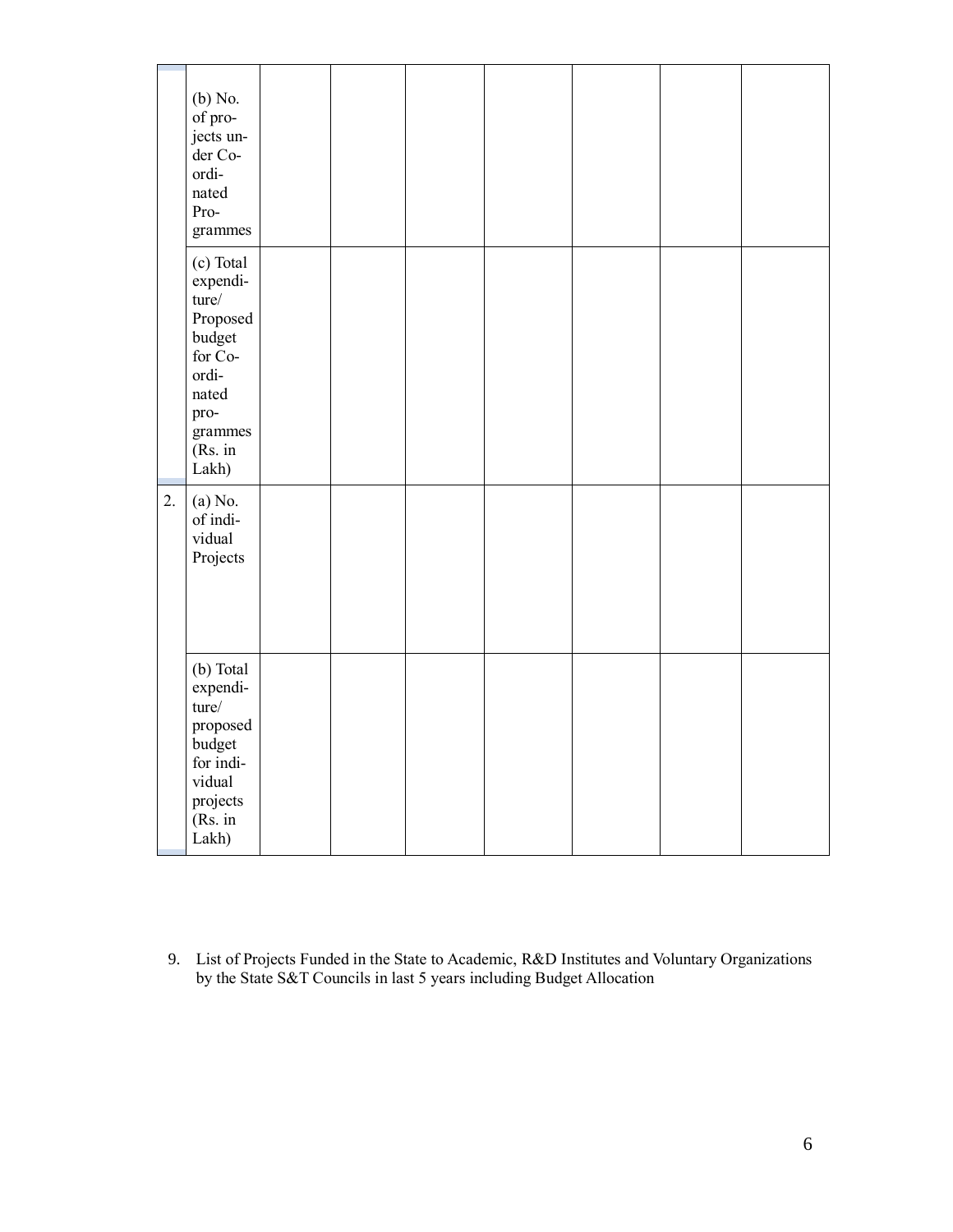### **Annexure I**

| Sl.<br>No. | Pro-<br>gramme/Scheme<br>Title | Starting Date of<br>Scheme/Pro-<br>gramme | Completion<br>Date<br>Scheme/Progr<br>amme | Budget<br>of Allocated (Rs.<br>in Lakh) | Expenditure<br>(Rs. in Lakh) |
|------------|--------------------------------|-------------------------------------------|--------------------------------------------|-----------------------------------------|------------------------------|
|            |                                |                                           |                                            |                                         |                              |
|            |                                |                                           |                                            |                                         |                              |
|            |                                |                                           |                                            |                                         |                              |
|            |                                |                                           |                                            |                                         |                              |

# **Programmes /Schemes undertaken by S&T Council since its Establishment**

Brief Summary of Each Programme/Scheme (Highlighting Achievements, No. of Beneficiaries etc)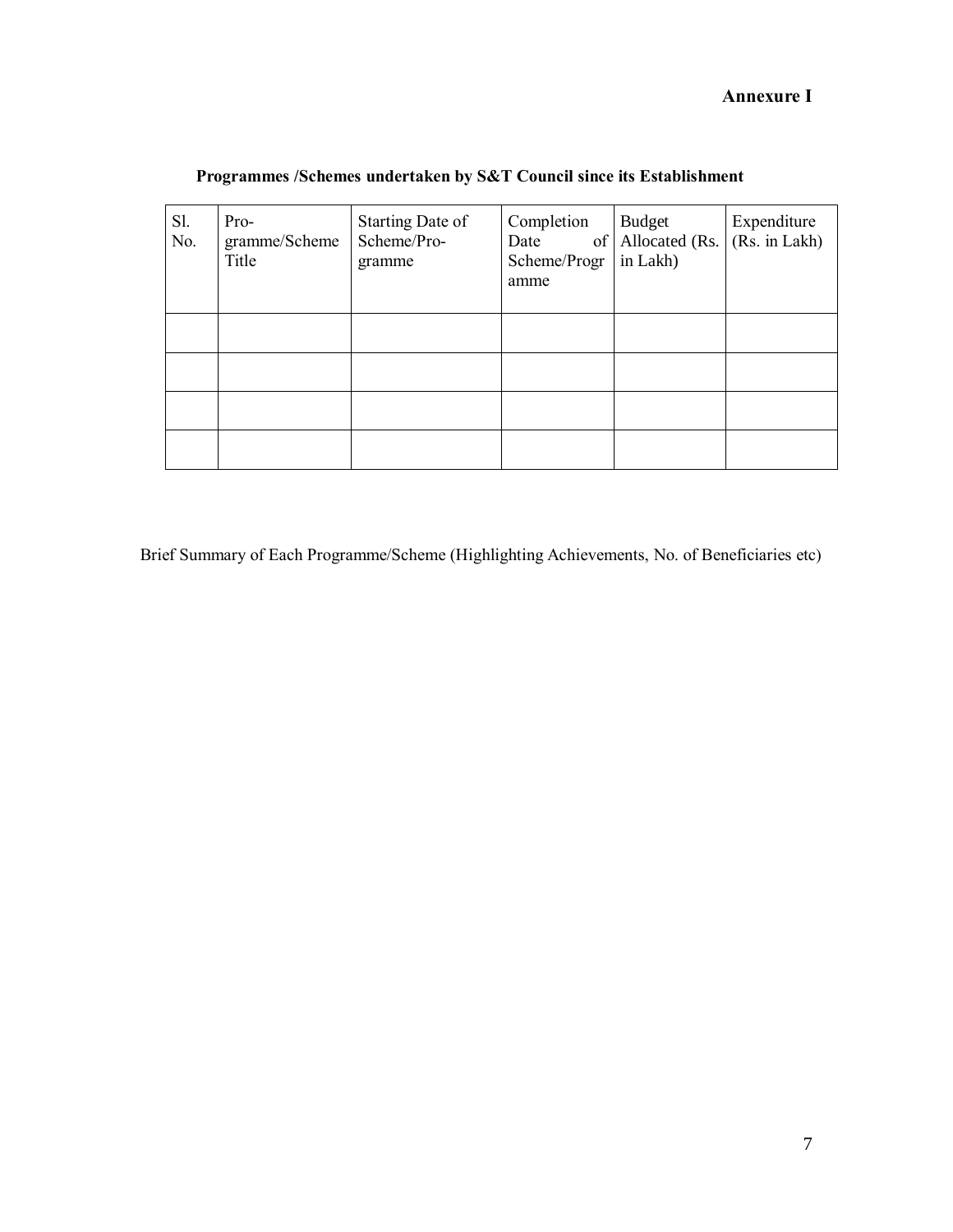# **Annexure II**

#### **List of Individual Projects/Programmes**

| S.<br>No | Project<br>Title | PI & Institu-<br>tion<br>(full address) | Sanctioned<br>amount | Amount re-<br>leased | Date of<br>start | Date of<br>comple-<br>tion | Remarks |
|----------|------------------|-----------------------------------------|----------------------|----------------------|------------------|----------------------------|---------|
|          |                  |                                         |                      |                      |                  |                            |         |
|          |                  |                                         |                      |                      |                  |                            |         |
|          |                  |                                         |                      |                      |                  |                            |         |
|          |                  |                                         |                      |                      |                  |                            |         |
|          |                  |                                         |                      |                      |                  |                            |         |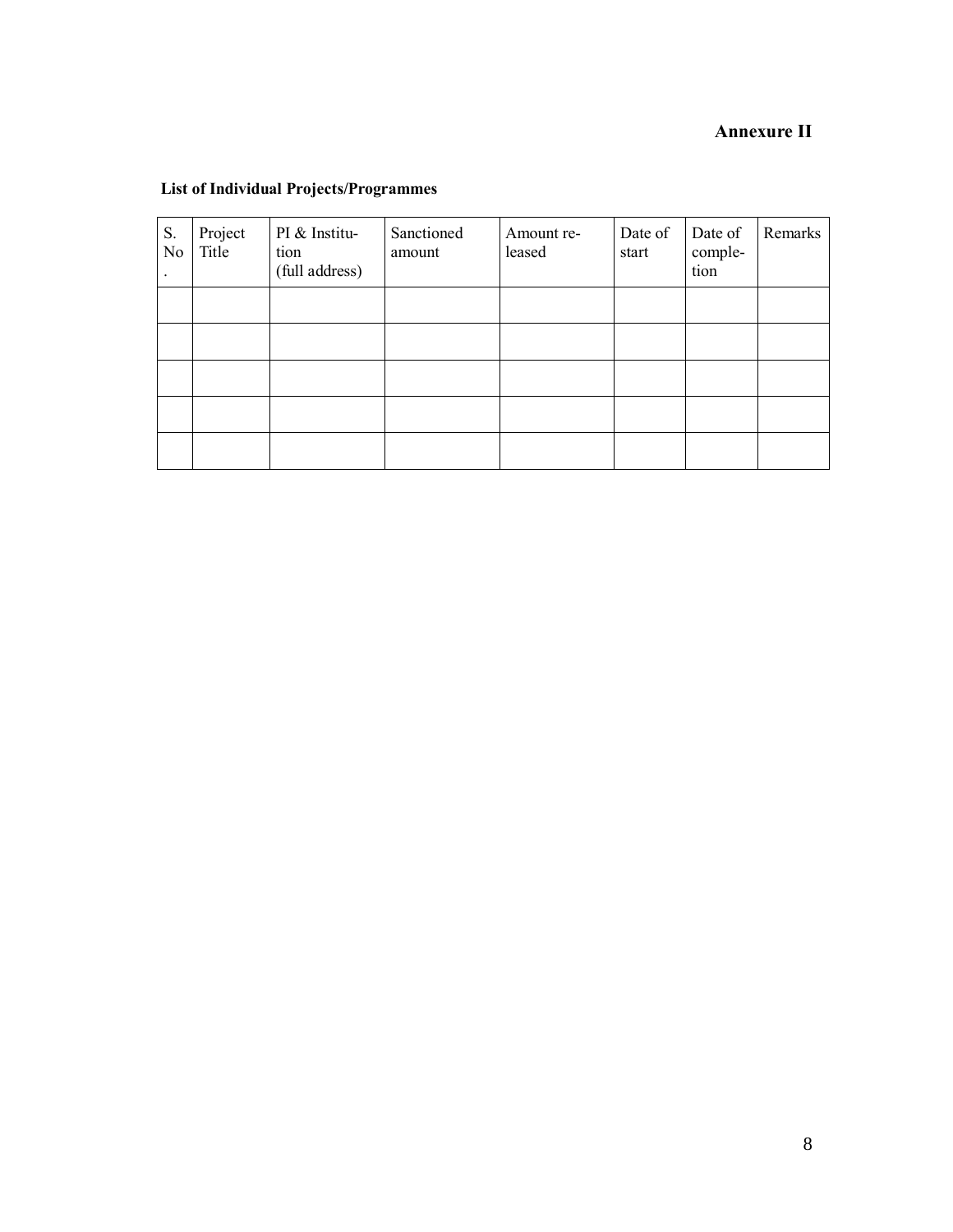### **PART- II OF PROPOSAL**

### S&T Secretariat to State Science & Technology Council

# 1. Details Required

| <b>S. No.</b> | <b>Topic</b>                                                                                       |  |  |  |  |
|---------------|----------------------------------------------------------------------------------------------------|--|--|--|--|
|               | <b>Approved Positions</b>                                                                          |  |  |  |  |
| 2.            | Personnel Recruitment Rule of the State S&T Council (please enclose the established<br>guidelines) |  |  |  |  |
|               | Personnel Policy of the State Government                                                           |  |  |  |  |
|               | Promotion Policy of the State S&T Council                                                          |  |  |  |  |
| 5.            | Transfer policy of Staff                                                                           |  |  |  |  |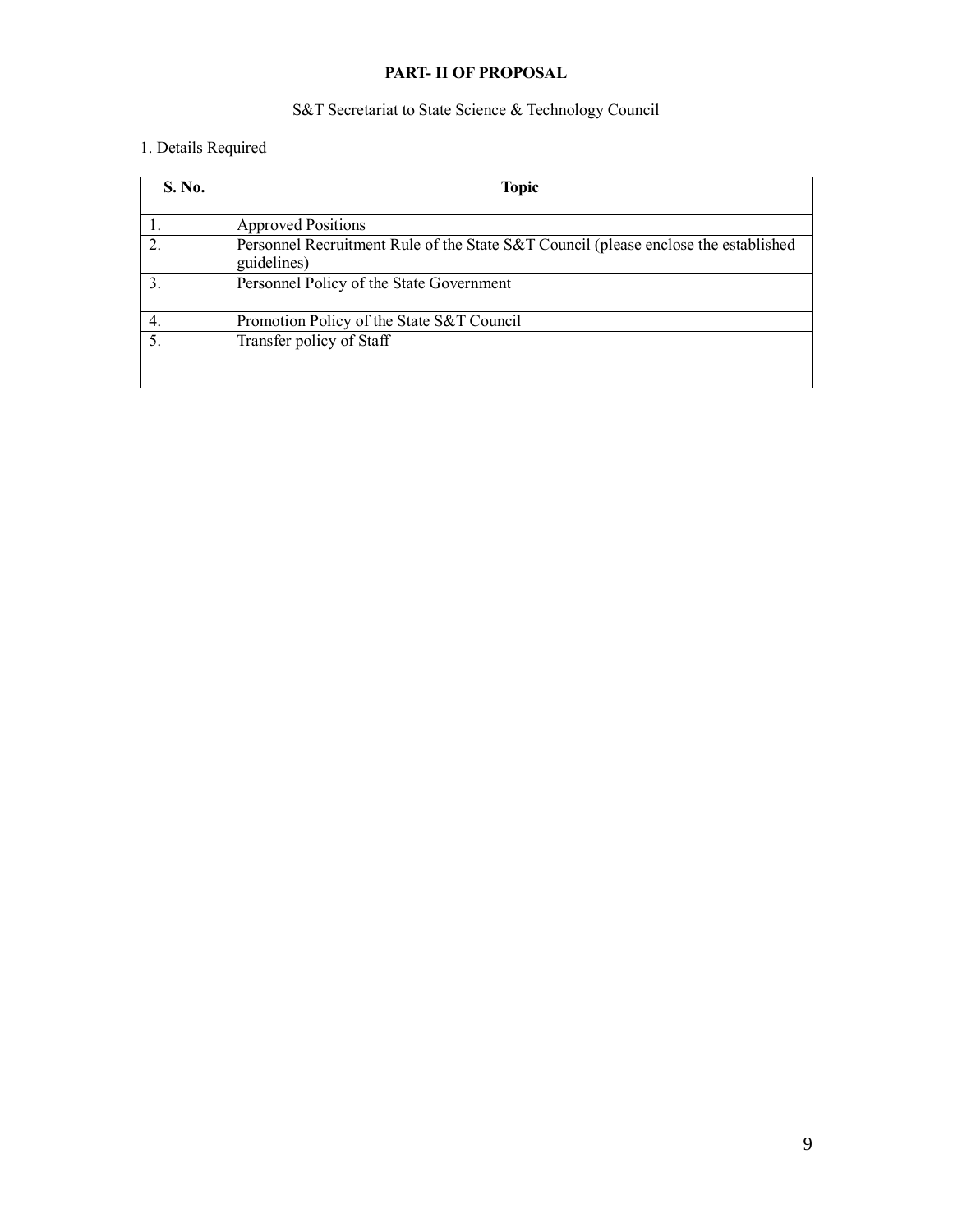# 2. State S&T Council's Secretariat Deployment Pattern

| S.No. | Scheme/Programme | State S&T<br>Council Offi-<br>cial | Designation | Pay<br>Scale | Highest Quali-<br>fication (Attach<br>Details*) | Remarks |
|-------|------------------|------------------------------------|-------------|--------------|-------------------------------------------------|---------|
|       |                  |                                    |             |              |                                                 |         |
|       |                  |                                    |             |              |                                                 |         |
|       |                  |                                    |             |              |                                                 |         |
|       |                  |                                    |             |              |                                                 |         |
|       |                  |                                    |             |              |                                                 |         |

\*Essential/desirable.

# 3. Utillization of Human Resources:

| S. No. | Name and<br>Designation of<br>Official of S&T<br>Council | Current Role and<br>Responsibilties | Engagaement of official with<br>schemes/programmes/projects<br>(name/ title) in last 5 years |
|--------|----------------------------------------------------------|-------------------------------------|----------------------------------------------------------------------------------------------|
|        |                                                          |                                     |                                                                                              |
|        |                                                          |                                     |                                                                                              |
|        |                                                          |                                     |                                                                                              |
|        |                                                          |                                     |                                                                                              |
|        |                                                          |                                     |                                                                                              |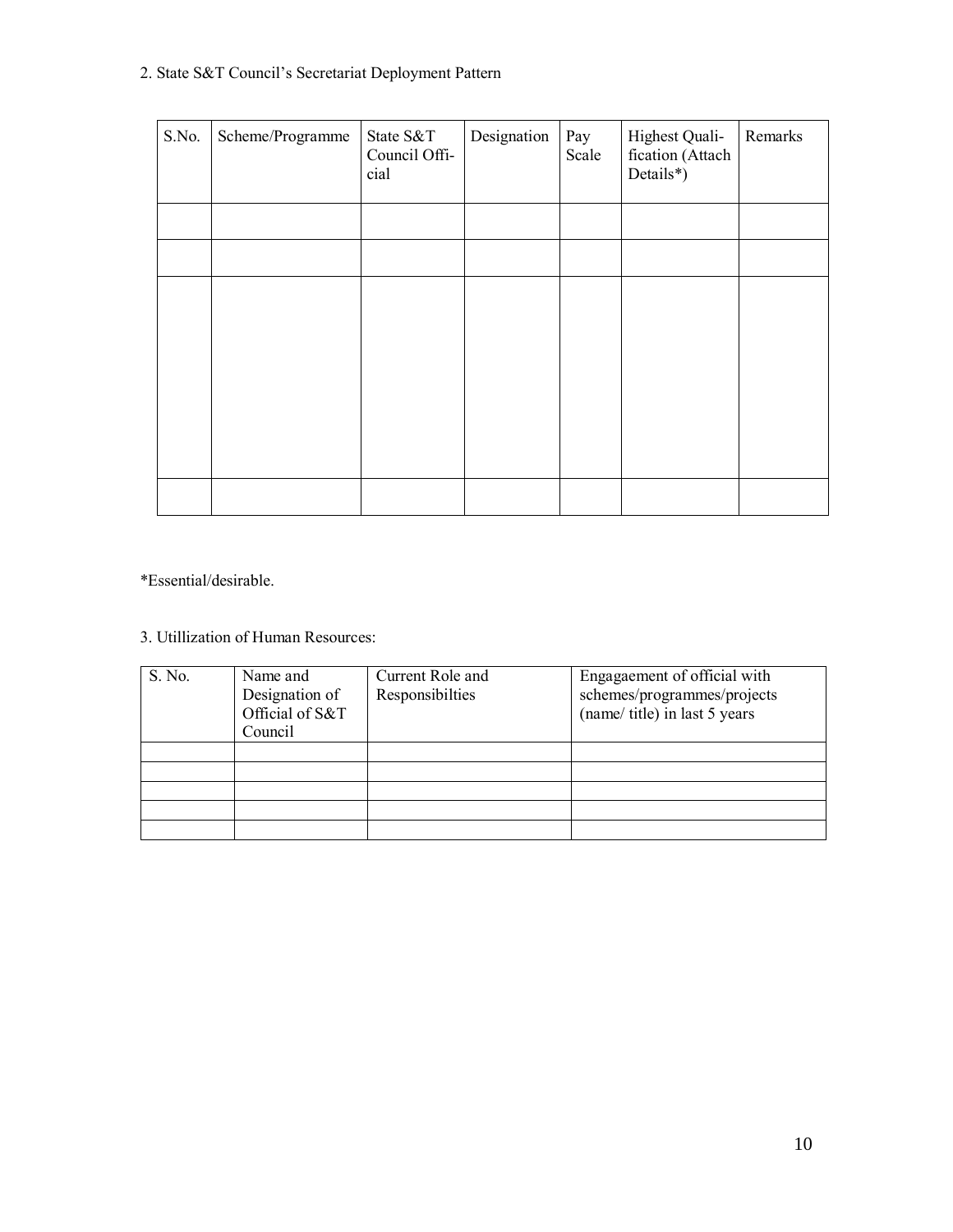# 4. PROPOSED BUDGET FOR SECRETARIAT FOR CURRENT FINANCIAL YEAR : 20\_\_- 20\_\_

(Rs. In Lakhs)

| S.<br>N <sub>o</sub> | Item                                                                                                                                                          | Share of DST, GoI | Share of State Grant | Total |
|----------------------|---------------------------------------------------------------------------------------------------------------------------------------------------------------|-------------------|----------------------|-------|
| $\mathbf{A}$         | <b>RECURRING EX-</b><br>PENDITURE                                                                                                                             |                   |                      |       |
|                      | I. Manpower Salary<br>a)<br>b)<br>c)<br>Sub Total-<br>II. Travelling & Daily<br>Allowance<br>III. Consumables<br>IV. Other Items<br>a)<br>b)<br>$\mathbf{c})$ |                   |                      |       |
|                      | Sub Total<br><b>TOTAL</b> (Recurring<br>Expenditure)                                                                                                          |                   |                      |       |
| $\, {\bf B}$         | NON-RECURRING<br><b>EXPENDITURE</b><br>(Equipment etc.)<br>(Item wise with cost)<br>a)<br>b)<br>c)<br>TOTAL (Non - Re-<br>curring Expenditure)                |                   |                      |       |
|                      | <b>GRANT TOTAL</b><br>$(A+B)$                                                                                                                                 |                   |                      |       |